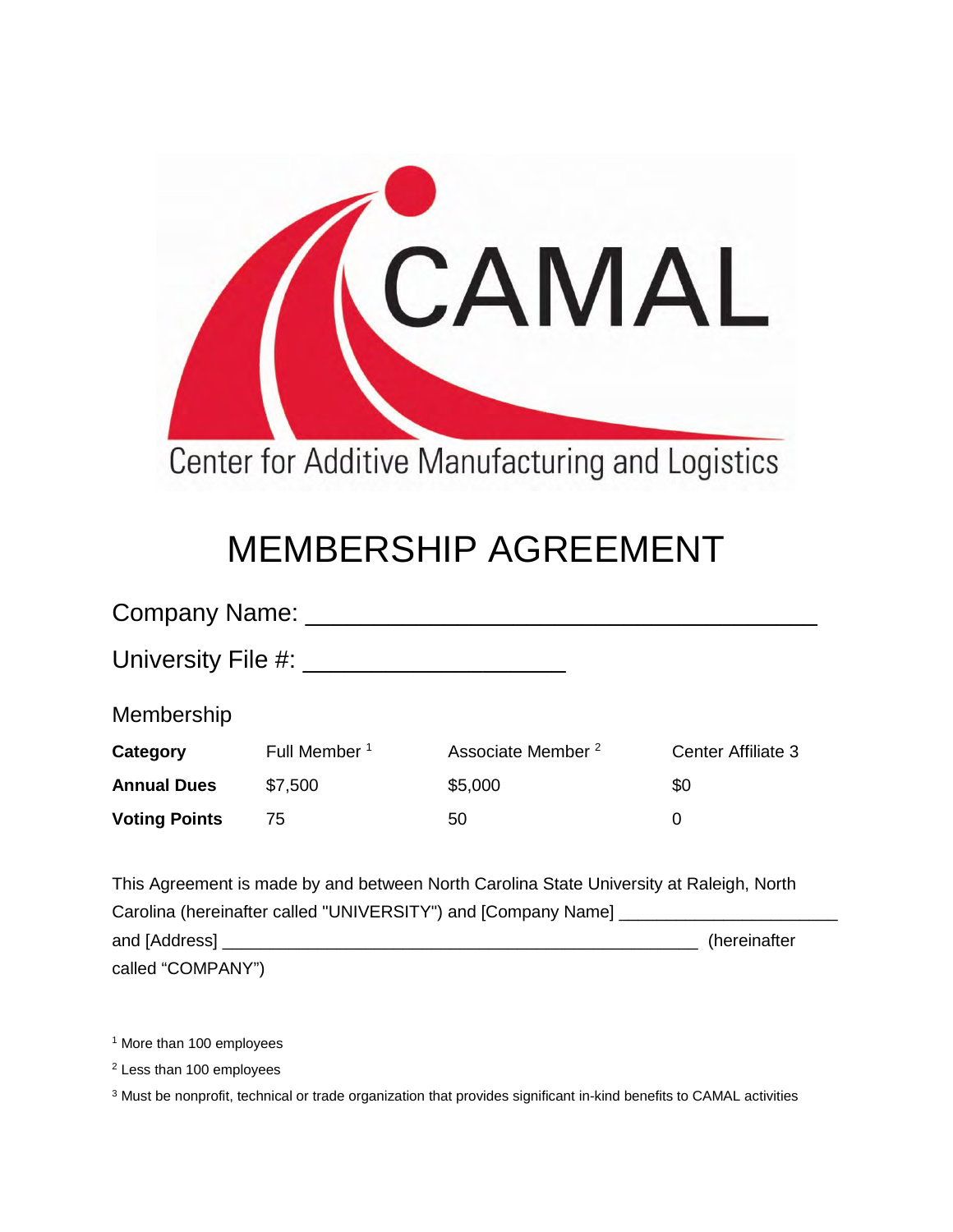

## Center for Additive Manufacturing and Logistics

 logistics issues, stimulate industrial innovation, and provide UNIVERSITY with strengthened educational WHEREAS, the parties to this Agreement intend to join together in a cooperative effort to support a Center for Additive Manufacturing and Logistics (hereinafter called "CENTER") at UNIVERSITY to maintain a mechanism whereby the UNIVERSITY environment can be used to develop a better understanding of additive manufacturing processes and their related applications as well as related capability in these fields.

Now, therefore, for the mutual benefits and considerations each to the other, the parties hereto agree to the following terms and conditions:

- A. CENTER will be operated by certain faculty and students at UNIVERSITY.
- B. COMPANY agrees to pay the non-refundable membership dues listed below annually for the period \_\_\_\_\_\_\_\_\_\_\_\_\_\_\_\_\_\_\_\_ to \_\_\_\_\_\_\_\_\_\_\_\_\_\_\_\_\_\_\_\_, unless terminated in accordance with the clause below, in support of the CENTER, thereby becoming a \_\_\_\_\_\_\_\_\_\_\_\_\_\_\_\_\_\_\_\_\_\_\_\_\_ entitled to the privileges spelled out in the bylaws of the CENTER. Annual dues may be changed in accordance with the Bylaws and by amendment to this agreement. Select Membership

 dues paying member for at least 5 (five years), but there is no obligation to continue membership Because research of the type to be done by the CENTER takes time and research results may not be obvious immediately, the COMPANY joins the CENTER with the intention of remaining a or make contributions beyond the first year. The COMPANY may terminate this agreement by giving UNIVERSITY 90 day written notice prior to the annual contract renewal date. Membership in the CENTER shall become effective upon full execution of this agreement and first payment of dues by the COMPANY.

- dues within thirty (30) days after this Agreement is fully executed. For subsequent years, C. UNIVERSITY shall submit an initial invoice to the COMPANY for the payment of the first year UNIVERSITY shall invoice the COMPANY on or before December 1 of the current year of membership. Invoices will be due and payable in lump sum thirty (30) days after the COMPANY's receipt thereof. **The check should be made payable to North Carolina State University and mailed to North Carolina State University, Office of Contracts and Grants, 2701 Sullivan Drive, Admin. Services III, Box 7214, Raleigh, NC 27695-7214.**
- intellectual property ownership and rights shall be as set forth in the BYLAWS, as they may be D. All inventions made by the UNIVERSITY in the course of research in Core Research program will be promptly disclosed to the members of the CENTER in accordance with the BYLAWS and amended from time to time.